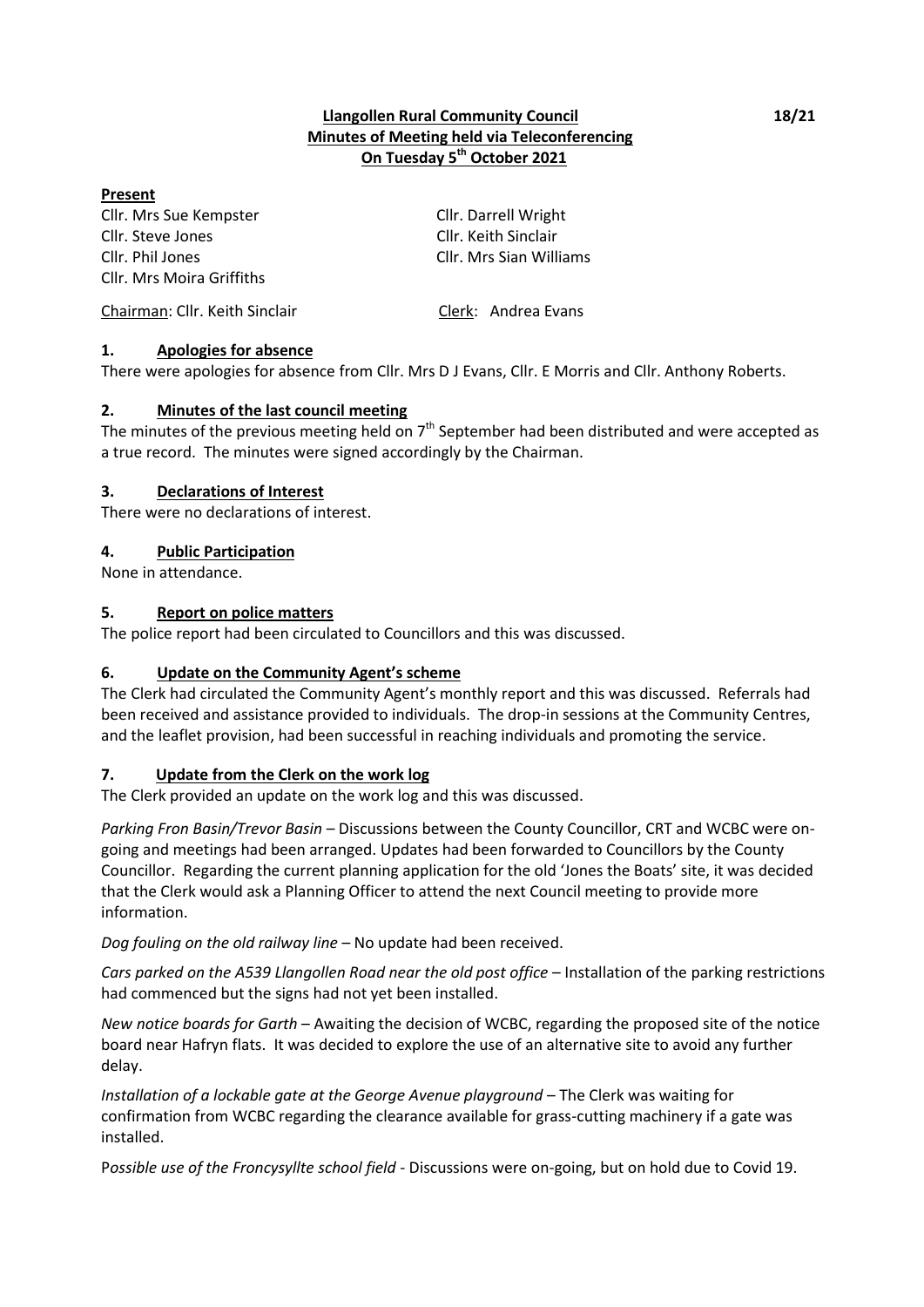*Noddfa Cemetery risk assessment –* To be scheduled.

*Memorial Garth* – Cllr. Morris would find a new contractor willing to carry out the work.

*Water running into the Trevor playground* – The source of the leak had been identified as private residences and this is being dealt with.

*Easement required for the JC Edwards wall land* – LRCC's solicitor was working on this.

*Safety issues on Gate Road due to parked cars* – The situation was on-going.

*Flooding on the A539* – One gulley was scheduled to be repaired by WCBC.

*Part of wall at Noddfa Cemetery had collapsed* – The work was scheduled for the end of the month.

# **8. Planning applications**

Consideration of planning applications:

**P/2021/0888** – Erection of new stable block, provision of access, associated earthworks and landscaping to provide "animal physiotherapy business" – **Byrer, Trevor Hall Road, Garth, Wrexham**

There were no objections to the application.

For information (Approved by WCBC):

**P/2021/0791 –** Front, side and rear extension **- Sugyn-y-Pwll, Tower Hill, Trevor, Wrexham, LL20 7YH** 

For information (Refused by WCBC):

**P/2021/0606 –** Installation of replacement windows to front elevation (in retrospect) – **Argoed Lodge, Gate Road, Froncysyllte, Wrexham** 

# **9. Correspondence update from the Clerk**

All correspondence was listed in the Clerk's report and had been forwarded to Councillors.

Regarding correspondence from One Voice Wales, Cllr. Sinclair informed Councillors that he was unable to continue as representative on the Area Committee due to other commitments on the meeting dates. It was decided that representative would be appointed at the next Council meeting.

# **10. Update from the Boer War Memorial Working Group**

One quote had been received for the work needed to prepare the project and another was being sought. Once the Council had the necessary quotations, it would submit an application for a Profession Advice grant of up to £1500, to fund preparation of the project for a bid for the work.

# **11. Approval for the Dee Valley Federation School Christmas activity on 27th November 2021**

Approval was granted and it was decided to donate £100 to the Federation for the Christmas activity.

# **12. To consider resuming publication of the Community Newsletter**

Following receipt of a quotation from the printer, it was decided to resume publication of the newsletter in November, at a cost of £532 for 1050 copies of 24 pages each (12 colour and 12 black and white). It was decided to pay an extra charge of £35 per hour (for a maximum of 5 hours) for the printer to compile this edition until the Council had appropriate software in place. There would be no charge in this issue for businesses who had previously advertised regularly.

It was decided to set up an editorial team comprising Cllr. D Wright, Cllr. K Sinclair and Cllr. Mrs M Griffiths to work on preparation of the newsletter for publication.

# **13. Adoption of the revised Welsh Language policy.**

It was decided to adopt the revised Welsh Language policy.